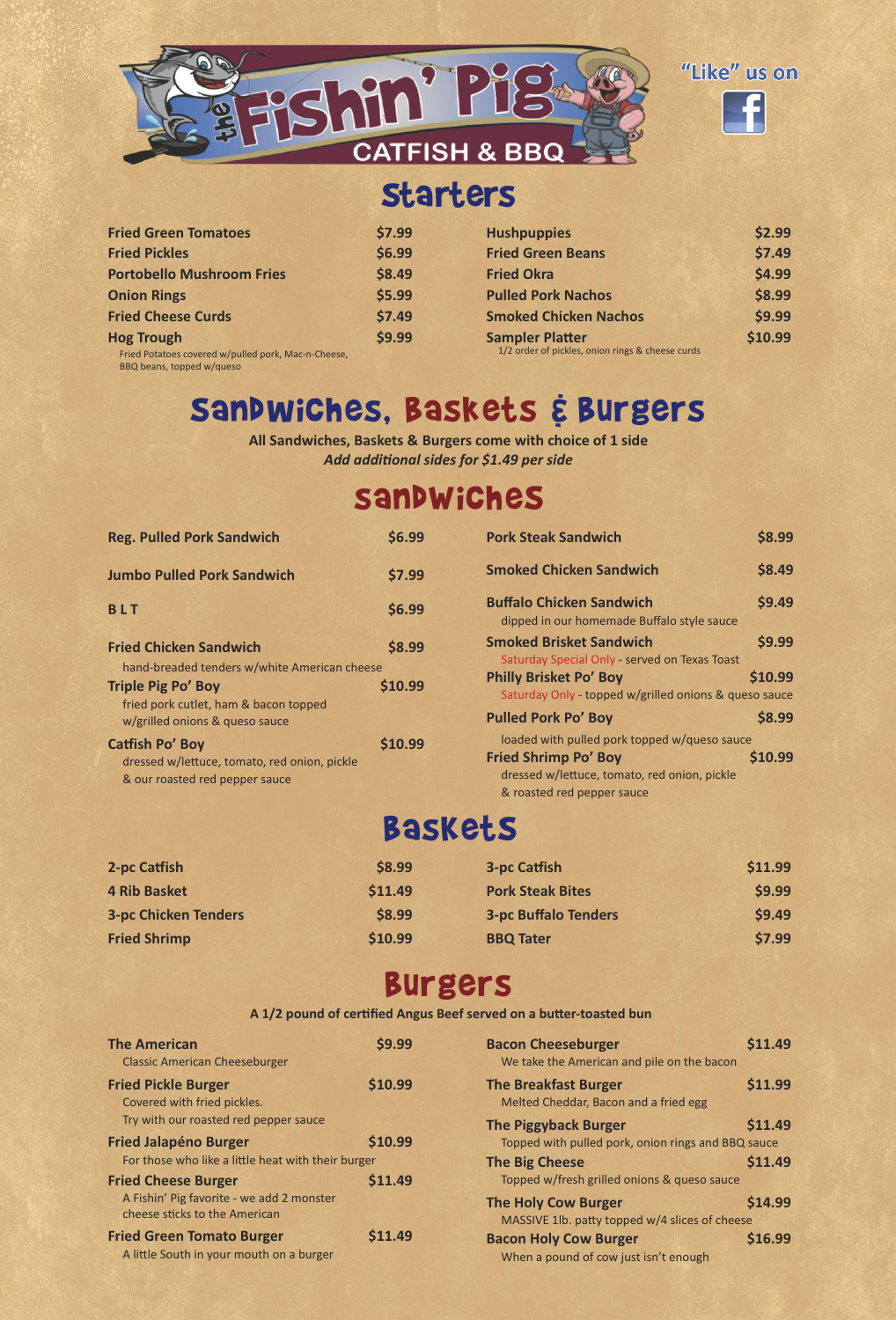

### **Salabs**

**All salads served with a piece of Texas Toast and your choice of dressing ( Ranch, Thousand Island, Blue Cheese, Italian, French, Honey Mustard, Raspberry Vinaigrette )**

| <b>Pulled Pork Salad</b>    | \$9.99                                   | <b>Fried Chicken Salad</b>                                                                                             | \$9.99  |
|-----------------------------|------------------------------------------|------------------------------------------------------------------------------------------------------------------------|---------|
| <b>Smoked Chicken Salad</b> | \$10.99                                  | <b>Buffalo Chicken Salad</b>                                                                                           | \$10.49 |
|                             | <b>Entrees</b>                           |                                                                                                                        |         |
|                             |                                          | BBQ                                                                                                                    |         |
|                             |                                          | Our BBQ is smoked for hours on a rotisserie grill until it reaches<br>the perfect combination of flavor and tenderness |         |
|                             |                                          | All BBQ Platters are served with Texas Toast and choice of 3 sides                                                     |         |
|                             | Add a rib to any entrée - \$2.49 per rib |                                                                                                                        |         |
| <b>Pulled Pork Plate</b>    | \$11.49                                  | 1/2 Smoked Chicken                                                                                                     | \$11.49 |
| <b>Pork Steak</b>           | \$14.99                                  | <b>4 Rib Dinner</b>                                                                                                    | \$13.99 |
| <b>Smoked Brisket Plate</b> | \$15.99                                  | <b>6 Rib Dinner</b>                                                                                                    | \$17.99 |

# Catfish & Shrimp

*The Fishin' Pig proudly serves only American Farm-Raised Catfish* **All Catfish & Shrimp dinners are served with hushpuppies and choice of 3 sides**

*Add a piece of fish to any entrée for \$2.99 per piece*

| <b>3-pc Catfish Dinner</b>                                        | \$13.99 | <b>Fried Shrimp Dinner (8 oz)</b>                            | \$12.99 |
|-------------------------------------------------------------------|---------|--------------------------------------------------------------|---------|
| <b>5-pc Catfish Dinner</b>                                        | \$17.99 | <b>Fried Shrimp Dinner (16 oz)</b>                           | \$17.99 |
| <b>Fish &amp; Pulled Pork Combo</b><br>Pulled Pork and 2 pc. Fish | \$15.99 | <b>Fish &amp; Shrimp Combo</b><br>2 pc. Fish and 8oz. Shrimp | \$17.99 |
| <b>Fish &amp; Rib Combo</b><br>3 Ribs and 2 pc. Fish              | \$16.99 | <b>Rib &amp; Shrimp Combo</b><br>3 Ribs and 8oz. Shrimp      | \$18.49 |
|                                                                   | C:ho    |                                                              |         |

## **SILES**

**Mac-N-Cheese Cole Slaw Vinegar Slaw Cabbage**

**BBQ Baked Beans Green Beans White Beans Cottage Cheese Cucumber Salad (seasonal)**

### premiUm sideS

**sub \$1.99 add \$3.49**

**Loaded Baked Potato, Sweet Potato Fries, Onion Rings, Garden Salad or Fried Okra**

### **Desserts**

**No trip to The Fishin' Pig is complete without one of our homemade desserts Ask your server about today's Sweet Specials - \$4.99**

### Beverages

**Baked Potato French Fries Cajun Fries Applesauce Potato Salad**

Saturday Special Only

**Coke Diet Coke Mello Yello Root Beer Dr. Pepper Diet Dr. Pepper Sprite Pink Lemonade Unsweet Tea Sweet Tea Coffee**

## Beer

**Budweiser, Bud Light, Miller Lite, Coors Light, Michelob Ultra - \$2.50 Blue Moon - \$3.00**

We Gladly Accept Cash & Credit Cards. No Checks Please.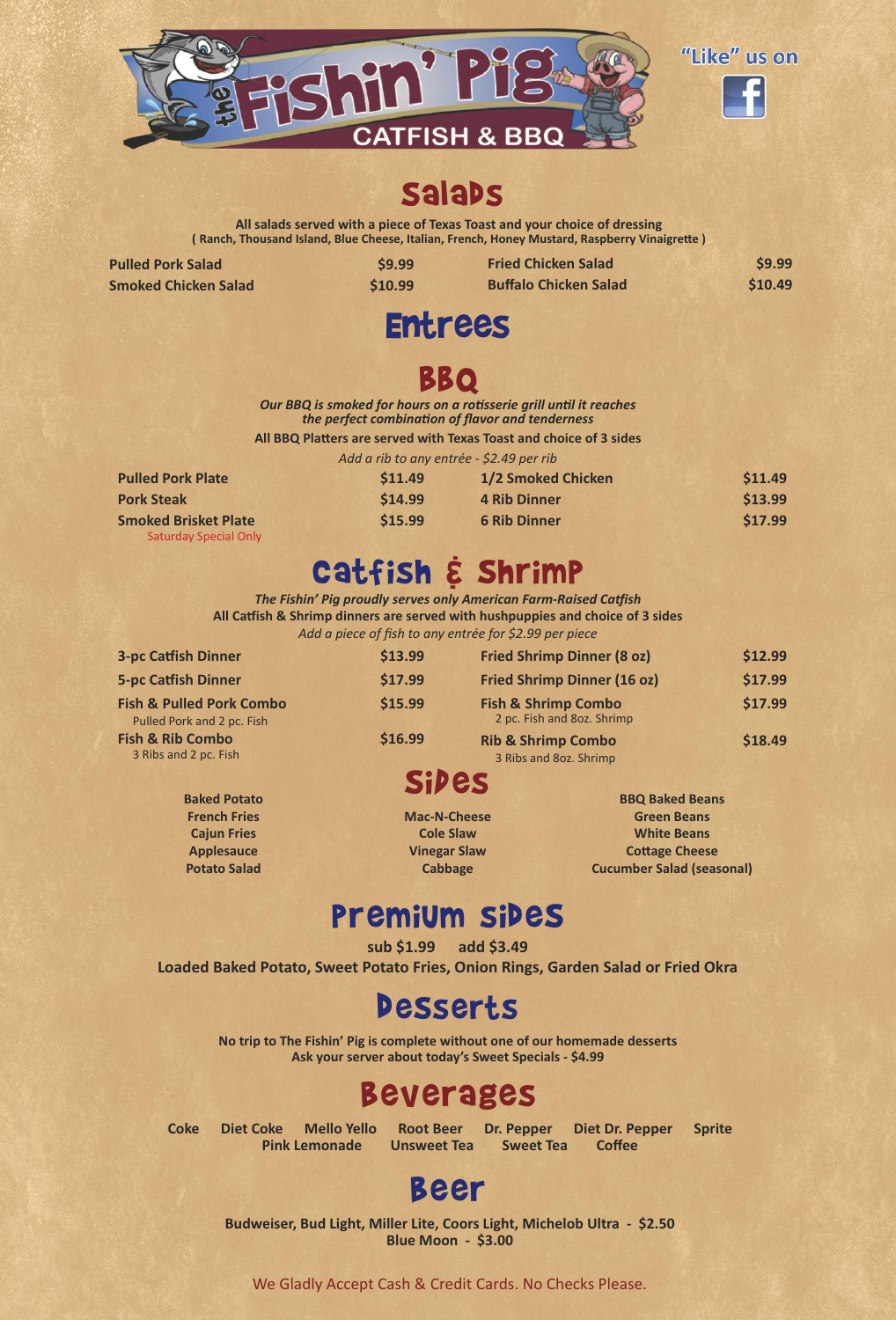



Small Fry Menu

#### (Age 12 and Under) All Small Fry Meals are served with 1 Regular menu side & Drink

| 1-pc Catfish                | \$4.49 | 2-pc Catfish                | \$6.99 |
|-----------------------------|--------|-----------------------------|--------|
| <b>2-pc Chicken Tenders</b> | \$5.99 | <b>Mini Corndogs</b>        | \$5.49 |
| <b>Grilled Cheese</b>       | \$4.49 | <b>Mac &amp; Cheese</b>     | \$4.49 |
| 2-pc Rib                    | \$6.99 | <b>Pulled Pork Sandwich</b> | \$4.99 |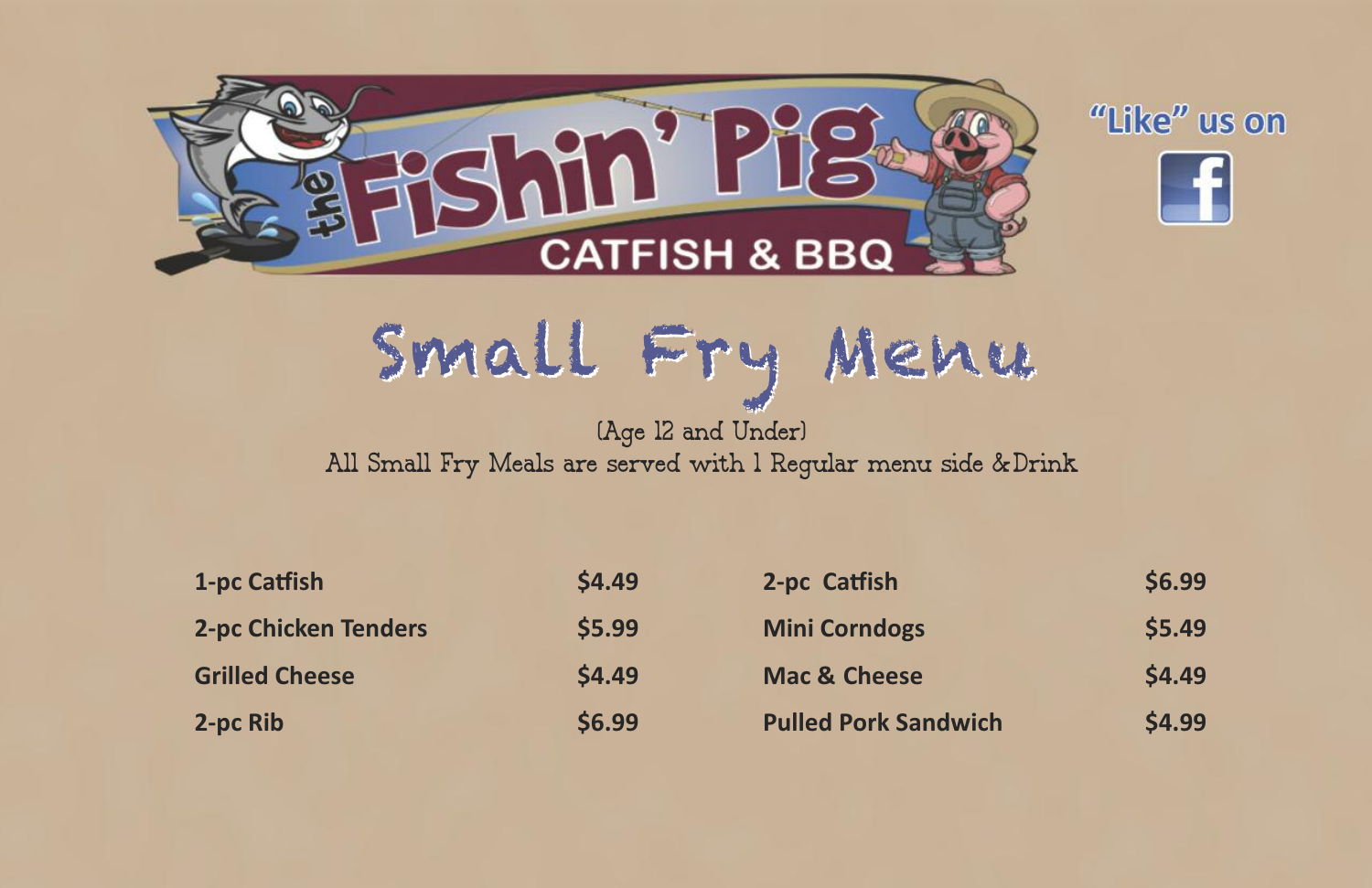### A'la Carte

#### **Catfish & Shrimp**

| Catfish / lb (includes 4 hushpuppies) | \$14.99 |
|---------------------------------------|---------|
| Shrimp / Ib (includes 4 hushpuppies)  | \$15.99 |

#### **BBQ**

| Pulled Pork / lb   | \$9.99  |
|--------------------|---------|
| 1/2 Smoked Chicken | \$8.99  |
| Pork Steak         | \$11.99 |
| Brisket / lb       | \$21.99 |
| Side of Ribs       | \$23.99 |

| <b>SIDES</b>              |        |
|---------------------------|--------|
| Individual Serving        | \$1.49 |
| Pint (feeds approx. 3-4)  | \$4.99 |
| Quart (feeds approx. 6-8) | \$9.49 |

### FAMILY PACKS

| <b>Family Pack #1</b> (feeds 3-4)<br>1 lb Pulled Pork, 3 pints of Sides, 4 buns       | \$23.99 |
|---------------------------------------------------------------------------------------|---------|
| <b>Family Pack #2</b> (feeds 6-8)<br>2 lbs Pulled Pork, 3 quarts of Sides, 8 buns     | S47.99  |
| <b>Family Pack #3</b> (feeds 3-4)<br>12 pc Catfish, 3 pints of Sides, 8 hushpuppies   | S49.99  |
| <b>Family Pack #4</b> (feeds 6-8)<br>24 pc Catfish, 3 quarts of Sides, 16 hushpuppies | \$96.99 |

**– Side Options –** BBQ Beans, Potato Salad, Mac-N-Cheese, Cole Slaw, Green Beans White Beans, Cottage Cheese, Cabbage

### Catering &Private Parties

Having a party or special event..? Let The Fishin' Pig do the work for you. Better yet, have your party/event **at** The Fishin' Pig! We have seating for up to 100 guests, for parties Monday - Thursday, and can accomodate up to 55 on the weekends in our Party Room. Call **573-429-5829** -or- **573-776-7442** to make a reservation or request a quote



# Take Out Menu

# 573-776-7442

1518 S. Broadway Poplar Bluff, MO 63901

### $-$  HOURS  $-$

Friday - Saturday 11am - 9pm Sunday 11am - 3pm

www.thefishinpig.com

### Like us on Facebook!